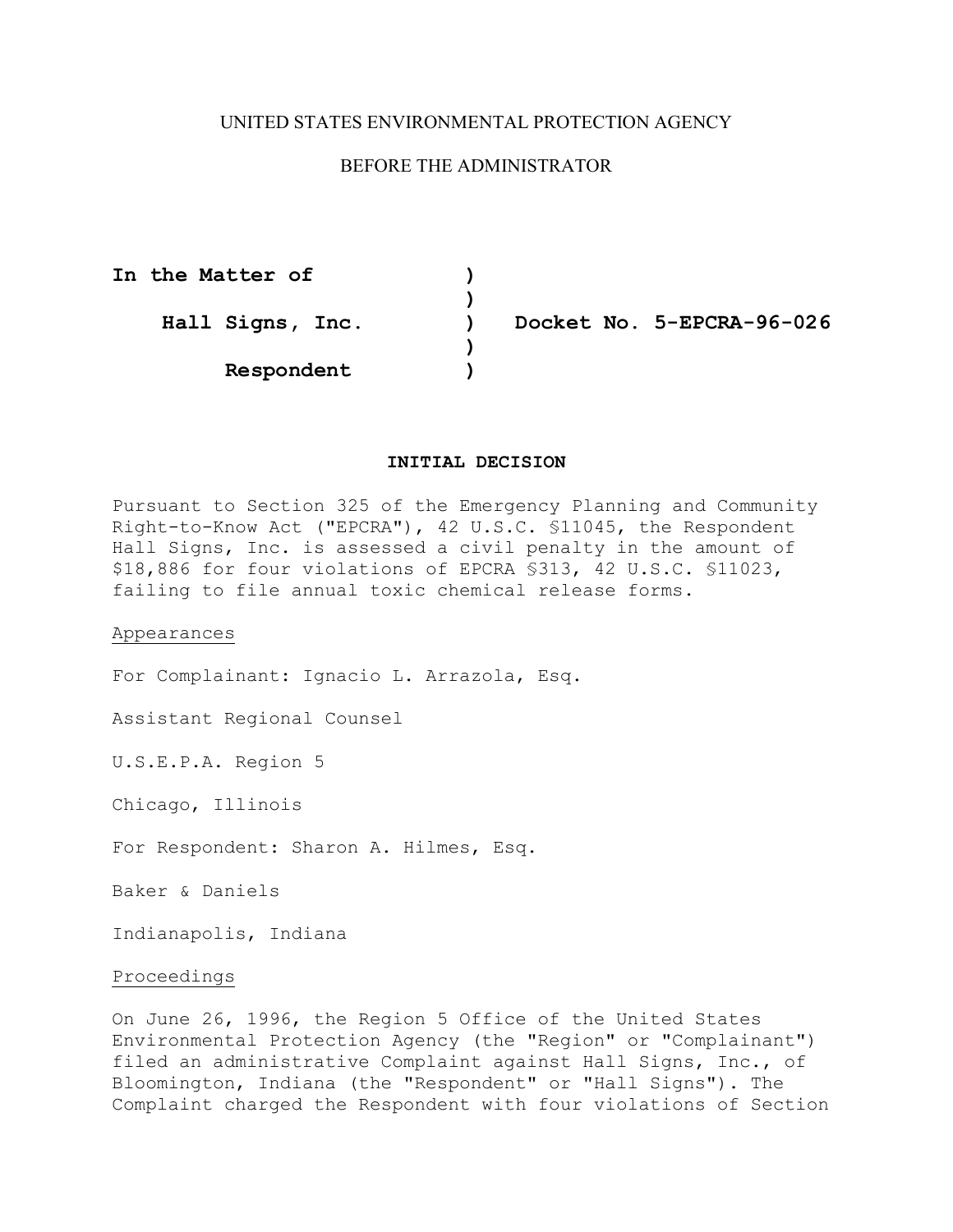313 of the Emergency Planning and Community Right-to-Know Act ("EPCRA"), 42 U.S.C. §11023. The Respondent filed its Answer on July 17, 1996.

The Complaint charges Hall Signs with four failures to timely file annual toxic chemical release forms, known as "Form Rs," for listed chemicals used at its manufacturing facility in Bloomington, Indiana, in quantities exceeding the statutory threshold amount. Specifically, the Complaint charges Respondent with the following four counts of alleged violations:

 - Count I: failing to file the Form R for certain glycol ethers for calendar year 1990;

- Count II: failing to file the Form R for phosphoric acid for 1990;

- Count III: failing to file the Form R for certain glycol ethers for 1991; and

-Count IV: failing to file the Form R for phosphoric acid for 1991.

The original Complaint sought assessment of a total civil penalty of \$68,000 (\$17,000 each) for these violations, pursuant to EPCRA §325, 42 U.S.C. §11045. On January 27, 1997, the Region was granted leave to amend the Complaint to reduce the amount of the proposed civil penalty to \$57,800.

The case was reassigned to the undersigned Administrative Law Judge ("ALJ") Andrew S. Pearlstein, on February 13, 1997. After a hearing was scheduled the parties jointly moved, on June 2, 1997, to file stipulations in lieu of a hearing, and to then file briefs on the sole remaining issue in dispute, the appropriate amount for the civil penalty. The ALJ granted this motion. The parties submitted their Agreed Stipulations of Fact and Law ("Stipulations") on June 26, 1997, followed by briefs and reply briefs on the appropriate amount for the civil penalty.

The record closed on August 26, 1997, upon receipt of the parties' reply briefs. The record consists of the Stipulations, several attachments to the Stipulations and briefs, and the parties' prehearing exchanges of proposed evidence filed earlier in this proceeding.

#### Findings of Fact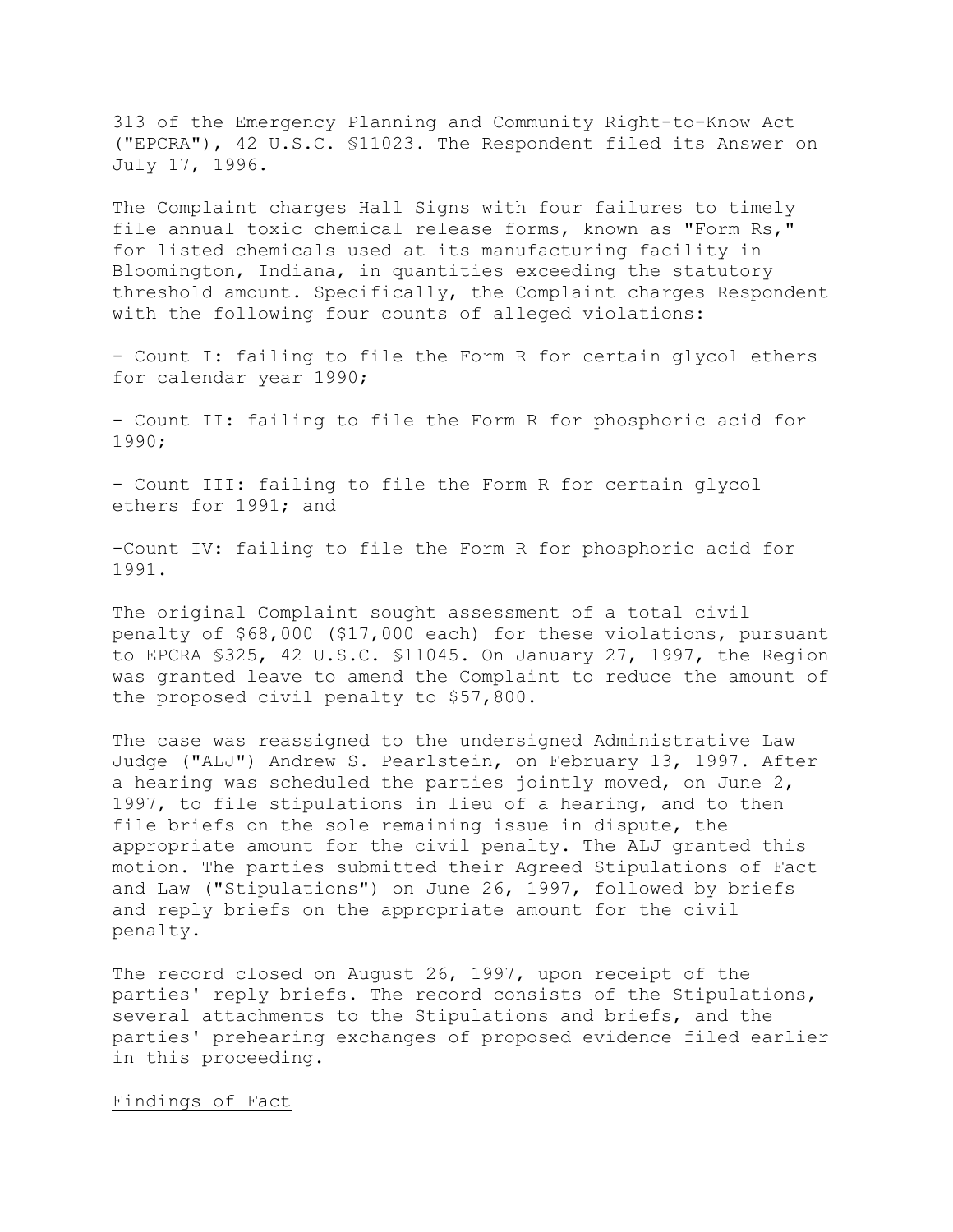These findings of fact are not disputed, and are adopted from the Stipulations.

The Respondent Hall Signs owned and operated a manufacturing facility in Bloomington, Indiana, in 1990 and 1991, (and continues to do so today), where it engaged in its primary business of manufacturing signs. Hall Signs employed at least 10 employees with total paid hours exceeding 20,000 hours per calendar year, during this period. In 1996, the year the Complaint was filed, Respondent had an average of 67 employees. In 1996, Hall Signs had gross sales of \$10.78 million. Hall Signs' facility is covered by Standard Industrial Classification ("SIC") Code 3993, which falls within SIC Codes 20 through 39.

Respondent's manufacturing process consisted of cutting sign blanks, degreasing, cleaning and surface preparation, and painting and drying of signs. These processes used phosphoric acid and certain glycol ether category chemicals, as degreasers and drying agents. These chemicals were not incorporated into the final product.

On March 23, 1993, an EPA environmental engineer, Richard W. Sokol, conducted an inspection of the Hall Signs facility. Respondent provided Mr. Sokol with documentation of its chemical usage at the facility for 1990 and 1991. Hall Signs was cooperative throughout the inspection and in providing follow-up documentation. The next communication from the EPA to Respondent, after the 1993 inspection, was the filing of the administrative Complaint in this matter on June 27, 1996. Hall Signs remained unaware of the obligation to file Form Rs until it received the Complaint in 1996.

Hall Signs used 14,974 pounds of certain glycol ethers in its operations during calendar year 1990. Respondent did not submit the Form R for certain glycol ethers for 1990 to the EPA and the State of Indiana, until May 2, 1997.

Hall Signs used 15,179 pounds of phosphoric acid in its operations in 1990. Respondent did not submit its Form R for its use of phosphoric acid in 1990 until January 6, 1997.

Hall Signs used 14,593 pounds of certain glycol ethers in its facility in 1991. Respondent did not submit its Form R for its use of certain glycol ethers in 1991 until May 2, 1997.

Hall Signs used 17,453 pounds of phosphoric acid in its facility in calendar year 1991. Respondent did not submit its Form R for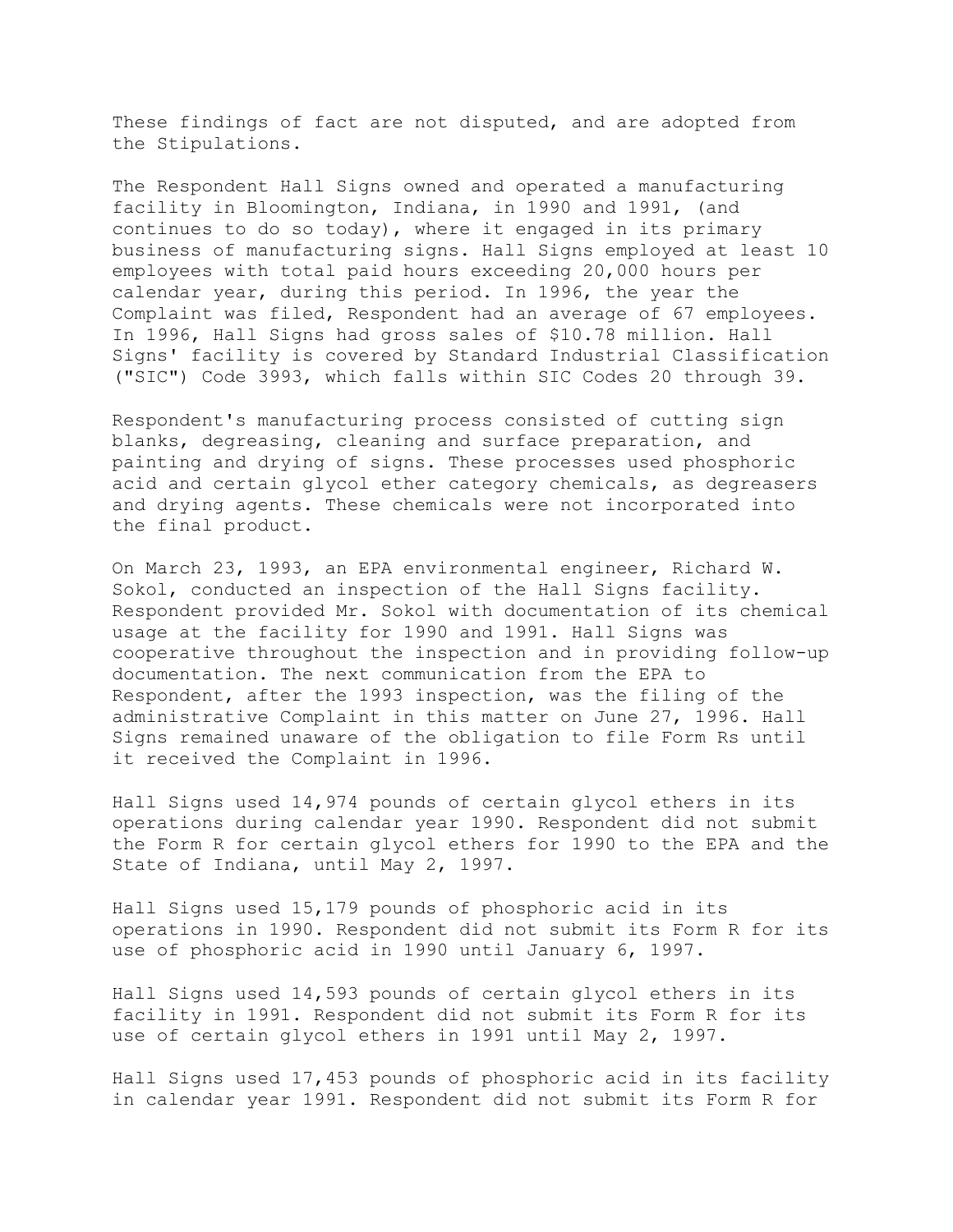phosphoric acid to the EPA and the State of Indiana until January 6, 1997.

The Respondent has expended considerable resources, over the past eight years, in an effort to reduce the chromium content in its wastewater sludge and effluent. The current system is a five-stage precipitation system that is expected to be fully effective in preventing excursions in Respondent's effluent released to the Bloomington wastewater treatment plant.

#### Discussion

#### - Liability

In the Stipulations, Hall Signs has admitted the jurisdictional elements that render it a covered facility, subject to the EPCRA §313 reporting requirements. Hall Signs had 10 or more employees during the period of the violations, and is in SIC Code 20 through 39. The two subject chemicals, certain glycol ethers and phosphoric acid, are listed toxic chemicals pursuant to EPCRA §313(c) and 40 CFR §372.25(b). The threshold reporting amount for such chemicals used at a facility is 10,000 pounds, pursuant to EPCRA §313(f)(1)(A).

EPCRA §313(a) requires that the forms reporting the use of listed toxic chemicals in excess of the threshold amount in each calendar year must be submitted to the Administrator (of the EPA) and the appropriate State official by July 1 of the following year. The Respondent used more than 10,000 pounds each of certain glycol ethers and phosphoric acid in both 1990 and 1991. Hall Signs was thus required to submit two Form Rs for its 1990 and 1991 use of those chemicals by July 1, 1991, and July 1, 1992, respectively. The forms were not submitted until 1997, after Respondent received the Complaint in this proceeding. As stipulated, Hall Signs is thus liable for the four alleged violations of EPCRA §313(a), failing to file toxic chemical release forms, as alleged in the Complaint. Respondent is therefore subject to assessment of a civil penalty for these violations, under EPCRA  $$325(c)$ , 42 U.S.C.  $$11045(c)$ .

#### - Amount of Civil Penalty

The assessment of civil and administrative penalties for violations of the reporting requirements of EPCRA §313 is governed by EPCRA  $$325(c)(1)$ , 42 U.S.C.  $$11045(c)(1)$ . That subsection simply provides that a person who violates §313 "shall be liable to the United States for a civil penalty in an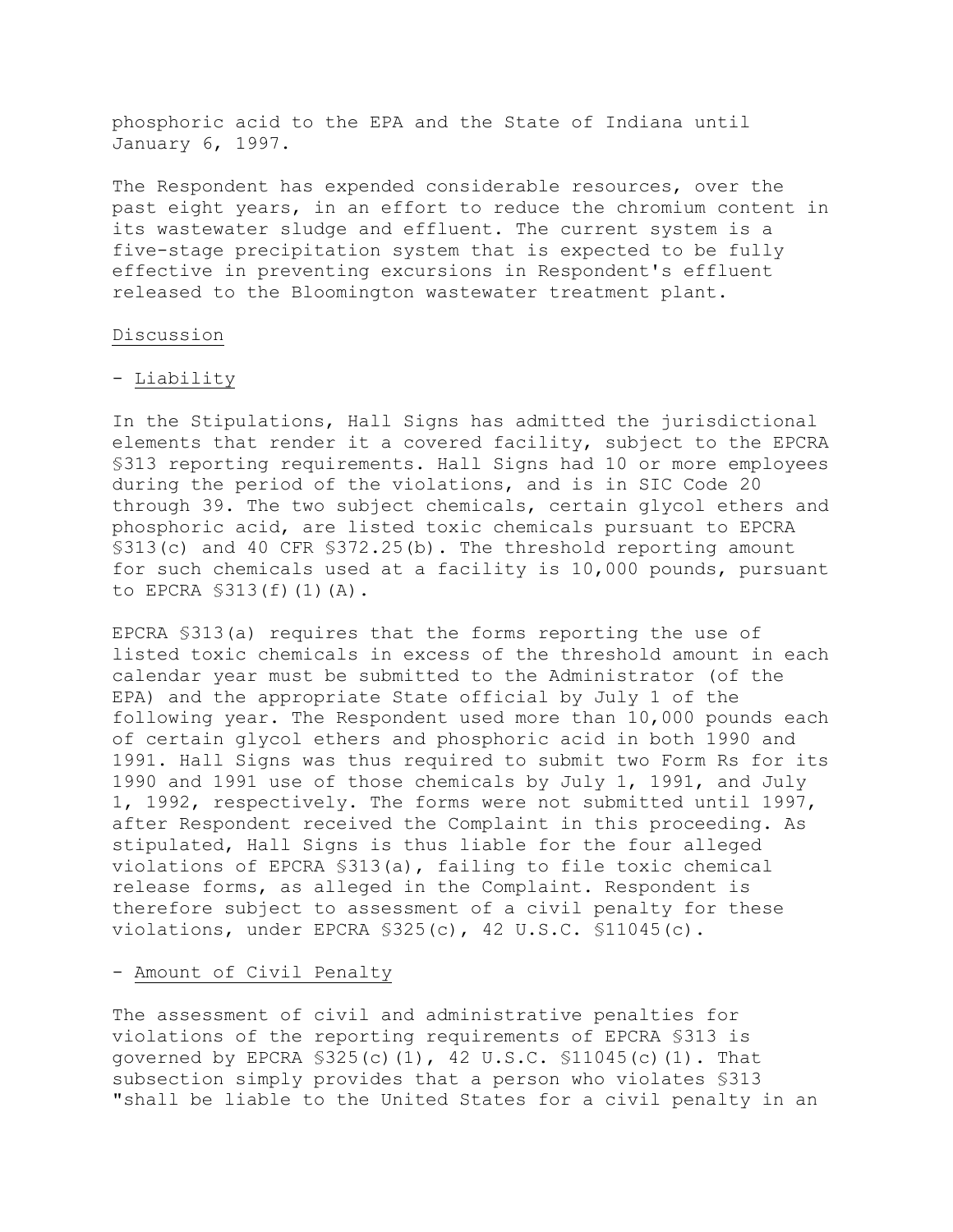amount not to exceed \$25,000 for each such violation." Subsection (4) then provides that the penalty may be assessed by administrative order or an action in federal district court. The statute does not enumerate any factors for consideration by the Administrator or Court in determining an appropriate civil penalty for violations of the §313 reporting requirements.

However, prior EPA administrative decisions on penalties for violations of EPCRA §313 have looked to the preceding enforcement subsections, EPCRA  $\S$ S325(b)(1)(C) and 325(b)(2), 42 U.S.C.  $\frac{11}{1045}$ (b)(1)(C) and 11045(b)(2), for guidance.  $\frac{1}{10}$  Those subsections govern the assessment of civil penalties for Class I and Class II violations of EPCRA's emergency notification requirements. In determining the amount of a penalty, EPCRA §325(b)(1)(C) requires the Administrator to consider "the nature, circumstances, extent and gravity of the violation or violations and, with respect to the violator, ability to pay, any prior history of such violations, the degree of culpability, economic benefit or savings (if any) resulting from the violation, and such other matters as justice may require." EPCRA §325(b)(2) incorporates by reference the penalty assessment procedures and provisions in the Toxic Substances Control Act ("TSCA") §16, 15 U.S.C. §2615. The penalty factors listed there, at 15 U.S.C.  $$2615(a)(2)(b)$ , are virtually identical to those in EPCRA §325(b)(1)(C), except "effect on ability to continue to do business" is substituted for economic benefit.

The Region calculated its proposed penalty by following the guidelines in the Enforcement Response Policy for Section 313 of the Emergency Planning and Community Right-to-Know Act (1986) and Section 6607 of the Pollution Prevention Act (1990), dated August 10, 1992 (the "ERP," Exhibit 3 in Complainant's prehearing exchange). The ERP was promulgated by the EPA's Office of Compliance Monitoring of the Office of Prevention, Pesticides and Toxic Substances, in order to ensure that the Agency's enforcement responses to violations of EPCRA §313 are conducted in a fair, uniform and consistent manner. (ERP, p. 1). The ERP does not refer to the statutory penalty factors enumerated in EPCRA §325(b)(1)(C) or §325(b)(2) applicable to violations of the emergency notification requirements. However, to at least some degree, the ERP incorporates those factors into its guidelines for the assessment of penalties for violations of the EPCRA toxic chemical release reporting requirements.

The EPA Rules of Practice require the Administrative Law Judge to consider such civil penalty guidelines as the EPCRA §313 ERP, and to state specific reasons for deviating from the amount of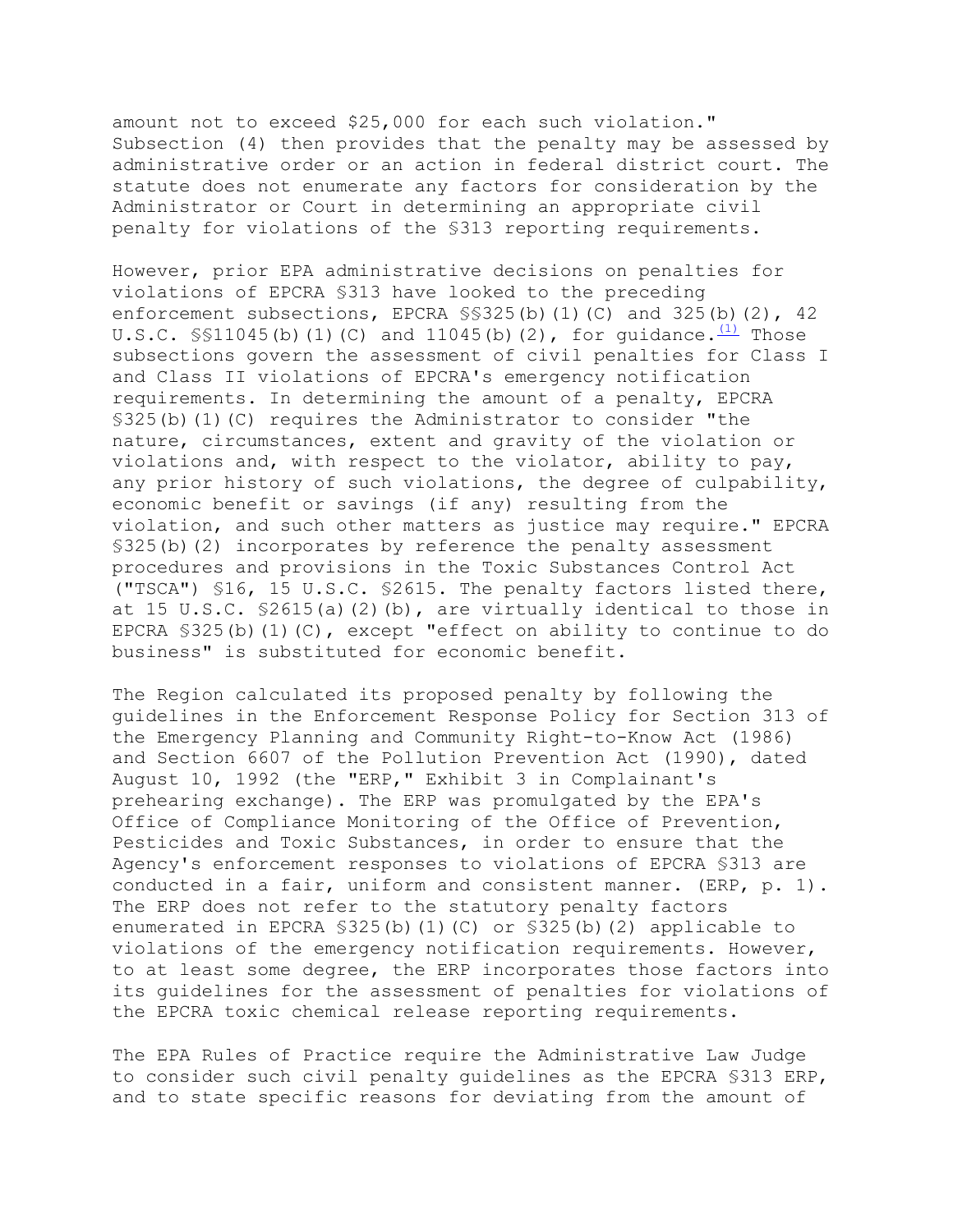the penalty recommended in the Complaint. 40 CFR §22.27(b). The ALJ "has the discretion either to adopt the rationale of an applicable penalty policy where appropriate or to deviate from it where the circumstances warrant." *In re DIC Americas, Inc.*, TSCA Appeal No. 94-2, p. 6 (EAB, Sept. 27, 1995).

#### -- Extent Level

The ERP establishes a penalty matrix to be used in assessing civil penalties where that is the appropriate enforcement response. (ERP, p. 7-12). Each violation is assigned a "circumstance level" and "extent level." The circumstance level depends on the nature of the violation. The extent level is dependent on two factors: the amount of unreported chemical used above the threshold, and the size of the violator's business. The size of the violator's business is, in turn, determined with reference to two parameters: annual sales and number of employees. (ERP, pp. 9-10). After deriving a gravity-based penalty from the matrix, it may be adjusted upwards or downwards by applying various "adjustment factors," such as whether the violator voluntarily disclosed the violation, the violator's cooperative attitude, history of prior violations, and other factors as justice may require. (ERP, pp. 14-18).

In this case, the Region assigned Hall Signs' violations of failing to report in a timely manner to circumstance level 1, category I, for reports filed more than one year late. (ERP, p.12). The Region then assigned the violations to extent level B, for a facility that used less than ten times the threshold amount of chemical, with \$10 million or more in sales and 50 employees or more. (ERP, p. 9). In accord with the matrix, all four violations were then assigned a penalty of \$17,000 each, for a total of \$68,000. (ERP, p. 11). The Region then reduced this amount by 15% on the basis of Respondent's cooperative attitude, resulting in a proposed penalty of \$57,800.

Respondent's chief argument is that the application of the ERP in this case results in an unduly large penalty, for relatively small amounts of chemicals involved in the violations, because Hall Signs barely exceeds the ERP's thresholds that distinguish between gravity-based penalties of \$5000 and \$17,000 per violation. Respondent has made a persuasive argument for deviating from the ERP's guidelines in this case. For a circumstance level 1 violation with extent level C, the penalty would only be \$5000. If Hall Signs had 8% less in corporate sales in 1996, it would have qualified for extent level C, and a penalty, under the matrix, of \$5000 per violation. The ERP does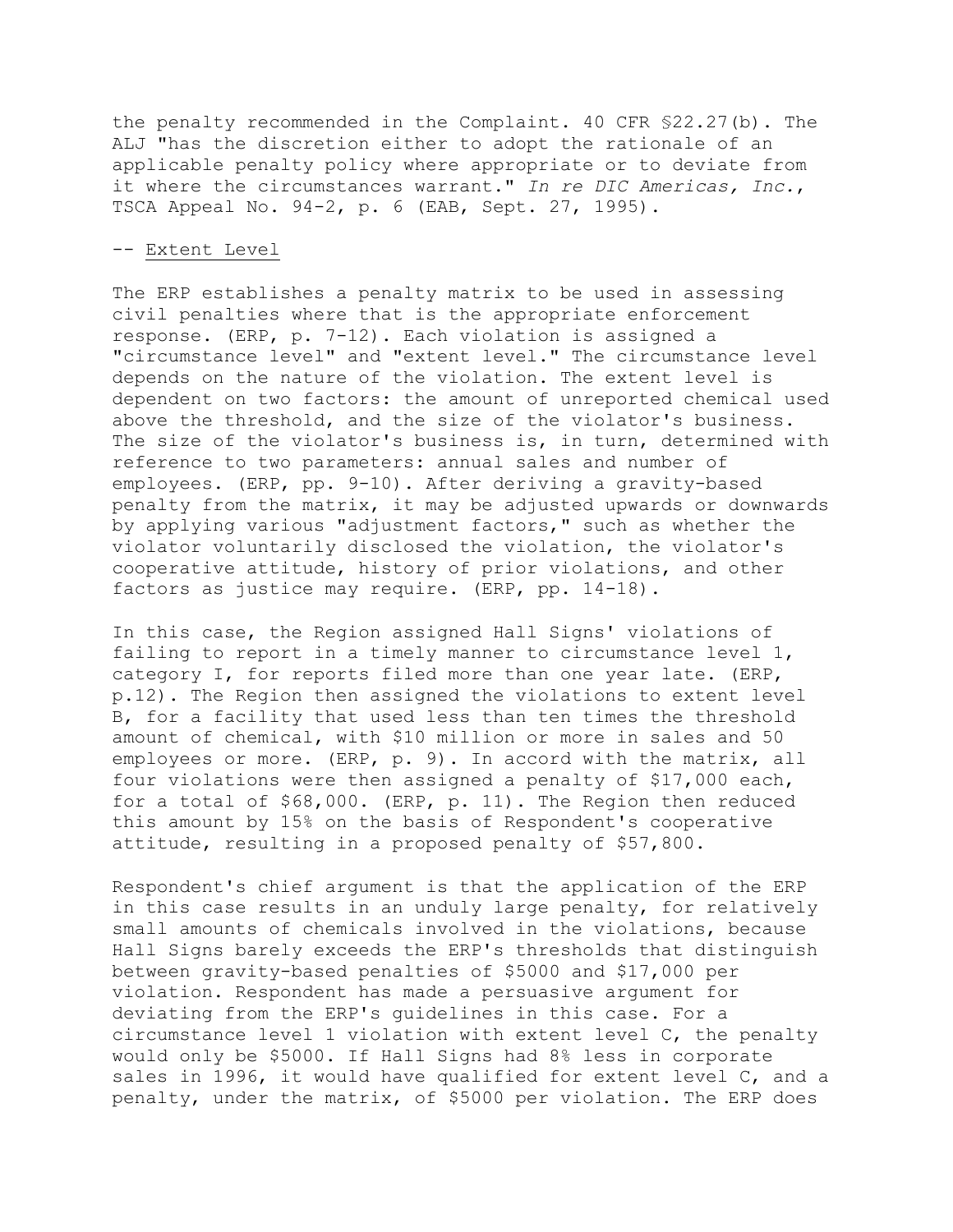not explain why such slight differences between a company's sales or number of employees should result in such a great difference in the amount of the penalty -- varying it by a factor of more than three. I find the ERP's drastic increase in penalty from extent level C to B, based on stark distinctions based on a violator's sales or number of employees to be arbitrary on this record.

Enforcement response policies are useful for their stated purpose -- to foster a fair and consistent enforcement response and penalty assessment program throughout the country. The EPCRA §313 ERP certainly includes appropriate discussion of the penalty factors to be applied. However, there is no explanation in the ERP or on the record of this proceeding of the basis for the particular choices of penalty amounts in the matrix - particularly the one at issue here. Where the penalty can vary by such a large magnitude, due to very small differences among violators, unrelated to the gravity of the violation itself, that portion of the policy is inconsistent with its own stated purpose to impose penalties in a "fair" manner and to ensure "that the enforcement response is appropriate to the violation committed." (ERP, p. 1).

While there is nothing inherently arbitrary in constructing a penalty matrix based on the factors concerning the amount of chemical involved and size of the violator's business, some explanation of the reasoning behind the matrix is warranted. For example, why didn't the EPA choose some type of sliding scale based on these factors? Intuitively and logically, the ability to assess penalties between the chosen values of \$5000 and \$17,000, for gradations of "extent level" would seem to be considerably more equitable. It would be a simple matter to construct a matrix or sliding scale with greater flexibility, based primarily on the amount of chemical involved in the violation, and perhaps secondarily, on the size of the violator's business.

The application of this portion of the penalty matrix is also inconsistent with the ERP's own reasoning explaining the determination of extent level. The ERP (p. 9) states that "EPA believes that using the amount of the §313 chemical involved in the violation as the *primary factor* in determining the extent level underscores the overall intent and goal of EPCRA §313 to make available to the public on an annual basis a reasonable estimate of the toxic chemical substances emitted into their communities from these regulated sources." (Emphasis added). On page 10, the ERP continues: "[t]en times the threshold for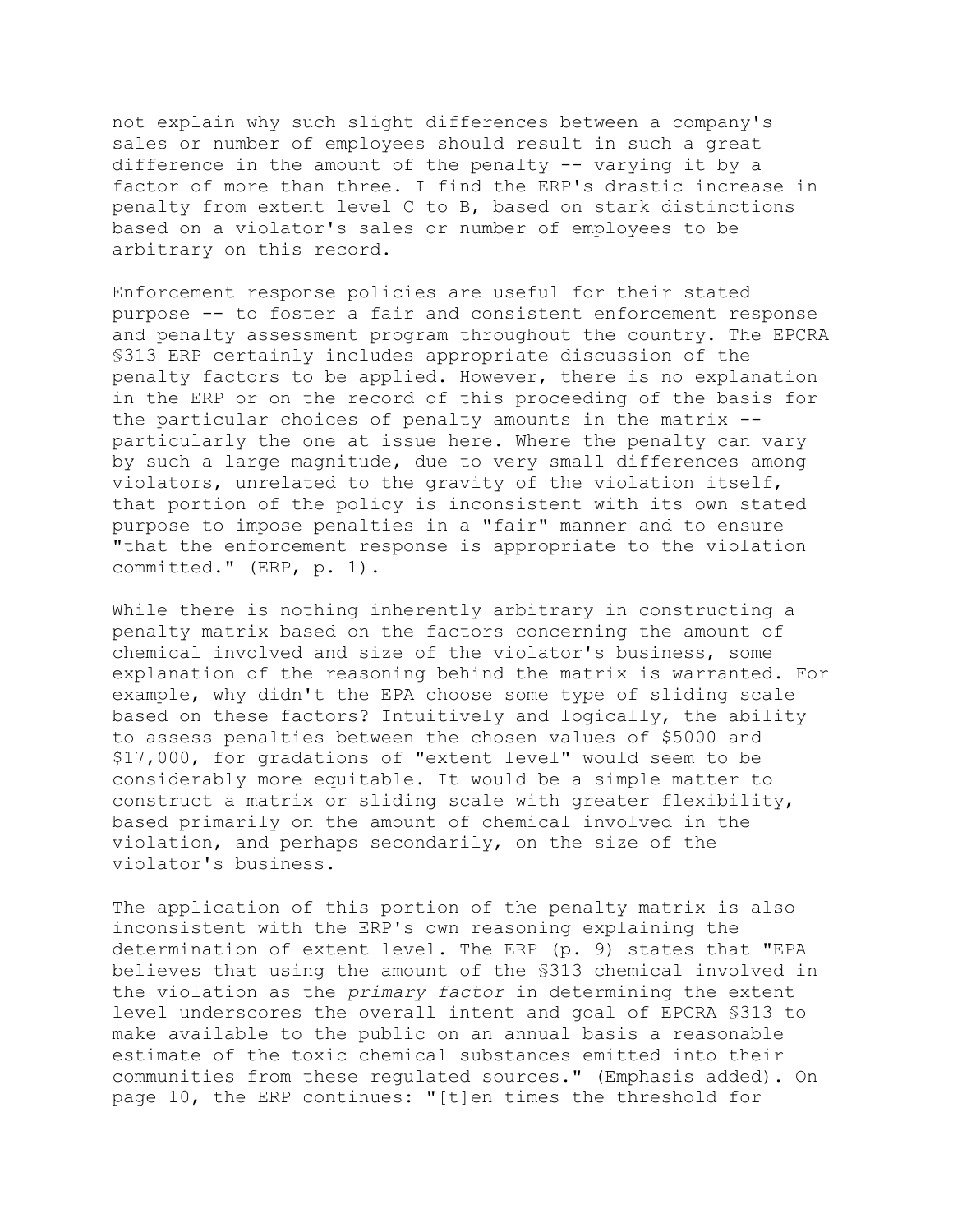distinguishing between extent levels was chosen because it represents a significant amount of chemical substance." Under the ERP's matrix, a company nearly the same size as Hall Signs (or even larger by some measures), but with slightly lower sales or fewer employees, that failed to report the use of six or seven times the amount of toxic chemical than used by Hall Signs, would be penalized only \$5000 per violation, rather than \$17,000.

In its determination of "extent level," the ERP in effect considers the size of the violator's business as at least as significant a factor as the amount of chemical involved in the violation. The ERP expressly assigns the same extent level for violations involving more than ten times the threshold reporting amount, as it would for violations involving amounts only slightly more than the threshold, if the violator had sales below \$10 million or fewer than 50 employees. (ERP, p. 9). This is hardly consistent with considering the amount of unreported chemical as the "primary factor" in determining the extent of a violation and assessing a penalty.

In support of this factor, the ERP states only that "the deterrent effect of a smaller penalty upon a small company is likely to be equal to that of a large penalty upon a large company." (ERP, p. 10). Again, the ERP does not explain why it did not use some sort of sliding scale based on the size of the violator, rather a single stark separation that varies the penalty by more than a factor of three. The ERP also does not explain how the size of the violator's business relates to the gravity of the violation. This is the type of factor that concerns the *violator* rather than the *violation*. This suggests that, if the size of the violator's business is to be automatically factored into the penalty, it should more appropriately be considered a percentage adjustment factor, rather than a major component of the violation's gravity determination. A sufficient deterrent for all violators can be set by establishing an appropriate minimum penalty, subject to the statutory or the ERP's adjustment factors.

There is nothing in EPCRA that indicates that the size of the business of the violator should be a significant penalty factor. If the factors cited under EPCRA §325(b)(1)(C) or §325(b)(2), for violations of the emergency notification requirements, are to be considered as guidance, the most closely related factors are the violator's ability to pay, ability to continue in business, and any economic benefit. Generally, a violator's ability to pay a penalty may be presumed unless and until it is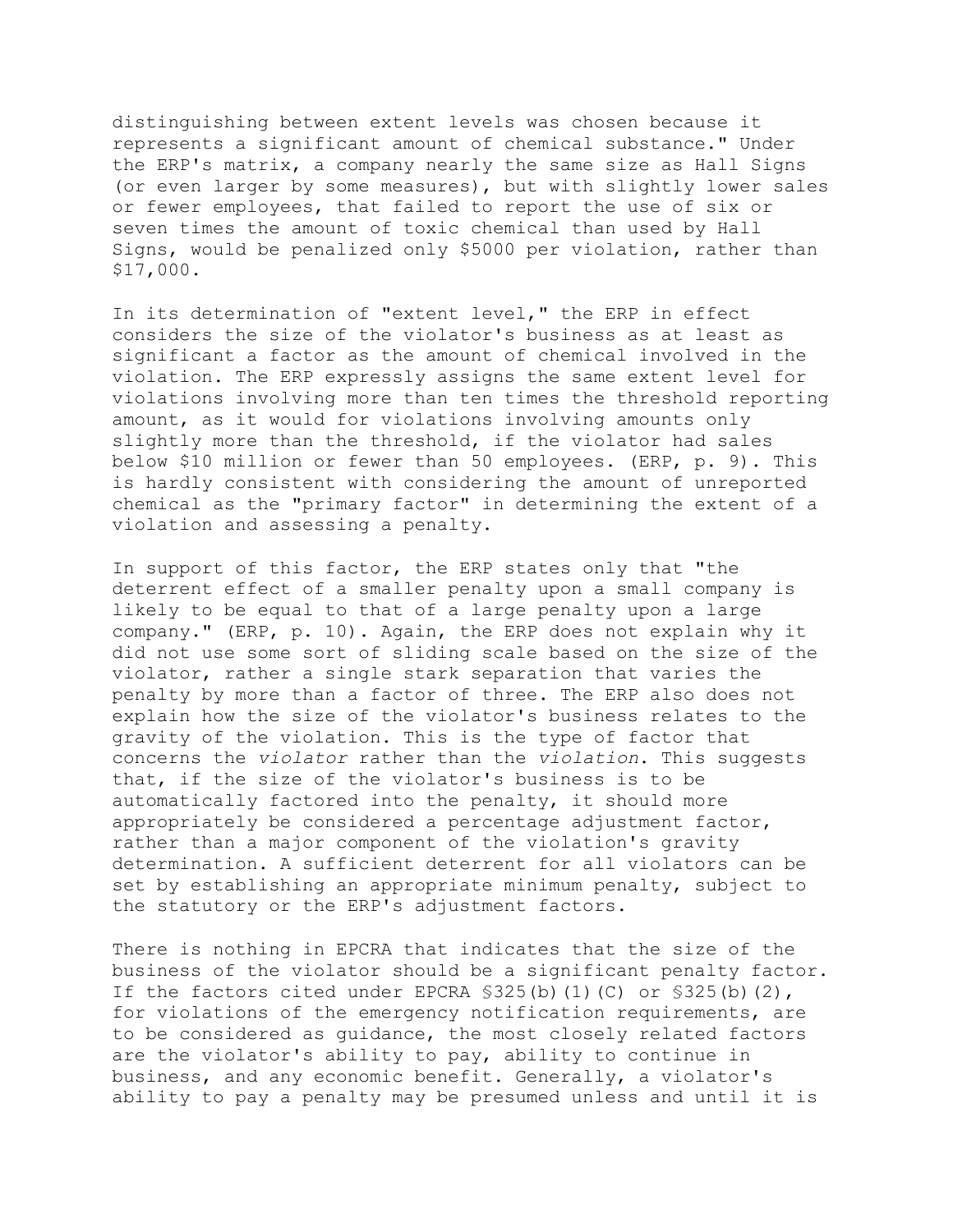put at issue by the respondent. *In re New Waterbury, Ltd.*, TSCA Appeal No. 93-2, 5 E.A.D. 529, 541 (EAB, October 20, 1994).  $\frac{(2)}{2}$ The ERP does in fact consider a violator's ability to pay under this standard as a penalty adjustment factor. (ERP, pp. 19-20). Neither party has raised the Respondent's ability to pay, ability to continue in business, or economic benefit as issues in this proceeding. It would be more consistent with the EPCRA §325(b) penalty factors to consider the size of the violator's business only in the context of one of those economic issues, if they are raised in the proceeding. Alternatively, a more flexible formula for considering the size of the violator's business as a percentage adjustment factor would be more equitable. I find the ERP's automatic consideration of the size of a violator's business as a major factor in determining the violation's extent level and gravity-based penalty, as applied in this case, arbitrary and unauthorized by the statute, EPCRA.

It is a straightforward exercise to derive a mathematical formula for assessing the extent level of penalties on a sliding or proportional scale, based on the primary factor of amount of chemical involved. Several simple schemes come readily to mind. For example, accepting the ERP's figure of \$5000 as the minimum penalty for failure to timely report, it would be simple to assess a proportionally higher penalty that depends on the amount of unreported chemical over the threshold. The amount could be arithmetically parallel, such as \$1000 for every 10,000 pounds of unreported chemical above the threshold. The penalty would thus be \$14,000 for a violation involving 10 times the threshold amount (100,000 pounds), and the maximum of \$25,000 for a violation involving 210,000 pounds. Alternatively, other formulas could be derived based on the amount of chemical involved as a percentage of a selected "significant" amount, such as ten times the threshold.

In its brief, Respondent proposes a proportional penalty based on the amount of chemical, starting from zero, as a percentage of 100,000 pounds, which would be assigned the maximum penalty of \$25,000. This resulted in Hall Signs' proposed penalty of \$9090. Complainant points out that this formula does not take into account the size of the business of the violator. As discussed above, I find that the size of the violator's business should not be a major penalty factor in the way proposed by the ERP. However, I accept the ERP's figure of \$5000 as an appropriate minimum gravity-based penalty for the "circumstance level 1" violation of failure to timely report toxic chemical usage. This is a sufficient amount to act as a deterrent, for relatively minor violations by businesses of any size. The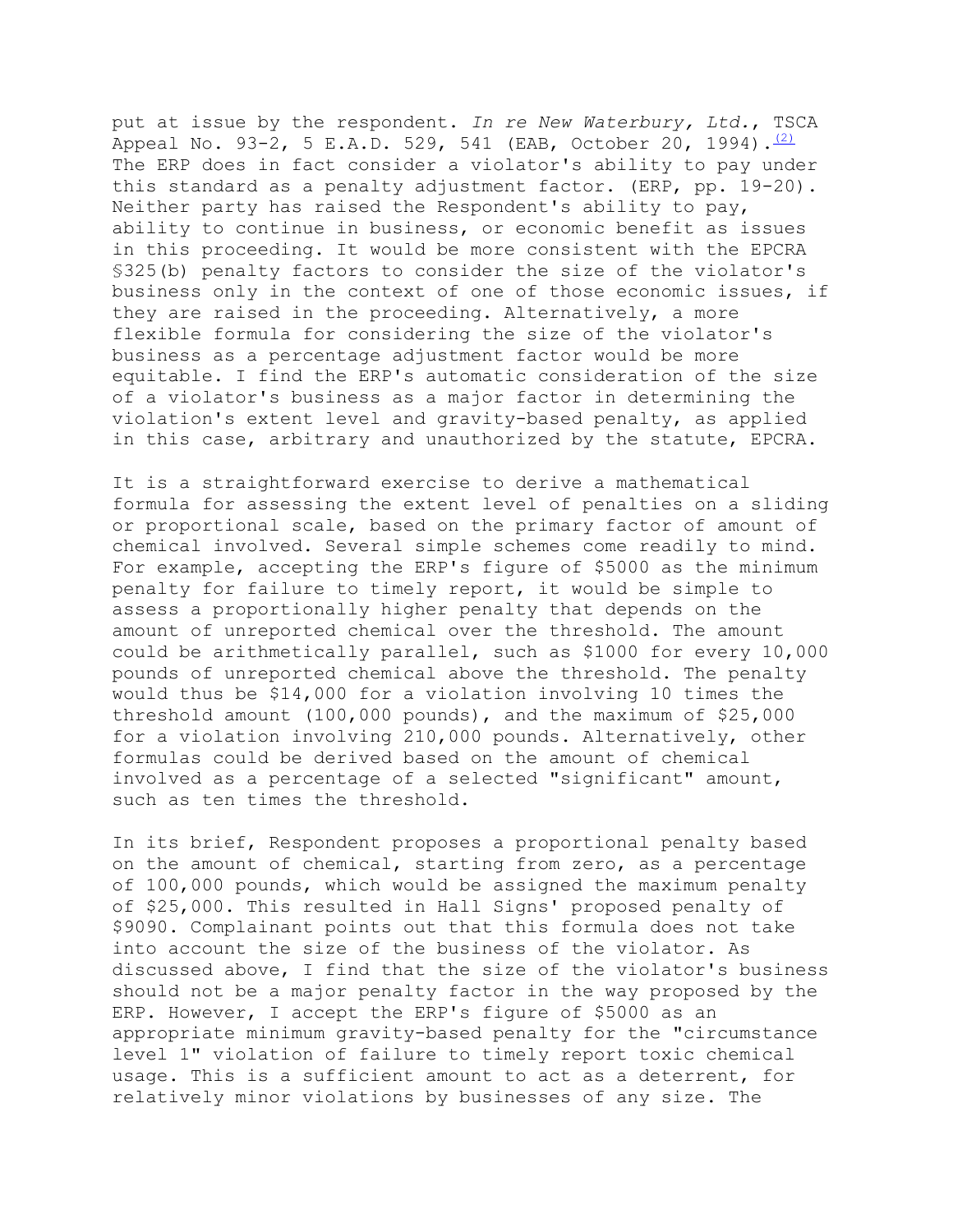amount of the penalty would rise proportionally with the amount of chemical involved in the violation. This type of scheme would more fairly assess penalties commensurate with the degree to which the violation actually impaired EPCRA's mission to inform the community of facilities' release or use of toxic chemicals.

In summary, I find the application of the ERP extent level determination arbitrary as applied to the facts in this case. Respondent's unreported chemicals averaged about 5000 pounds above the 10,000 pound threshold, far below the amount the EPA considered "significant" for the purpose of increasing the extent of the violation. These violations should fall much closer to the \$5000 penalty in the matrix for extent level C, than to the \$17,000 figure for extent level B. This would be consistent with the ERP's own directive that the amount of chemical involved should be considered the primary factor in the gravity of the violation. Under the formula described above, Respondent's total gravity-based penalty for its four violations would be  $$22,219.\frac{(3)}{115}$  This amount would not be altered by considering the size of Respondent's business.

### -- Adjustment Factors

After determining a violation's gravity-based penalty from the matrix, the ERP requires consideration of several "adjustment factors" that could increase or reduce the gravity-based amount. These include the violator's voluntary disclosure of the violation, degree of cooperation, good faith attempts to comply, history of prior violations, ability to pay, and "other factors as justice may require." (ERP, pp. 14-20). The Region here applied a 15% reduction to the penalty amount for Respondent's violations as authorized by the ERP (p. 18), based on Respondent's cooperative attitude.

I agree that this is the only applicable penalty adjustment factor in this proceeding. It is not disputed that Hall Signs was unaware of its obligation to file Form Rs for glycol ethers and phosphoric acid, until after it received the Complaint in this proceeding. Respondent did not use those or any other listed chemicals in amounts exceeding the threshold in any years before or since 1990 and 1991. As stated in the ERP (p. 14), ignorance of the law should not be encouraged by considering that a factor to reduce a violator's culpability and the amount of the penalty.

Respondent also argues that its efforts in reducing its chromium wastewater effluent should be considered an environmentally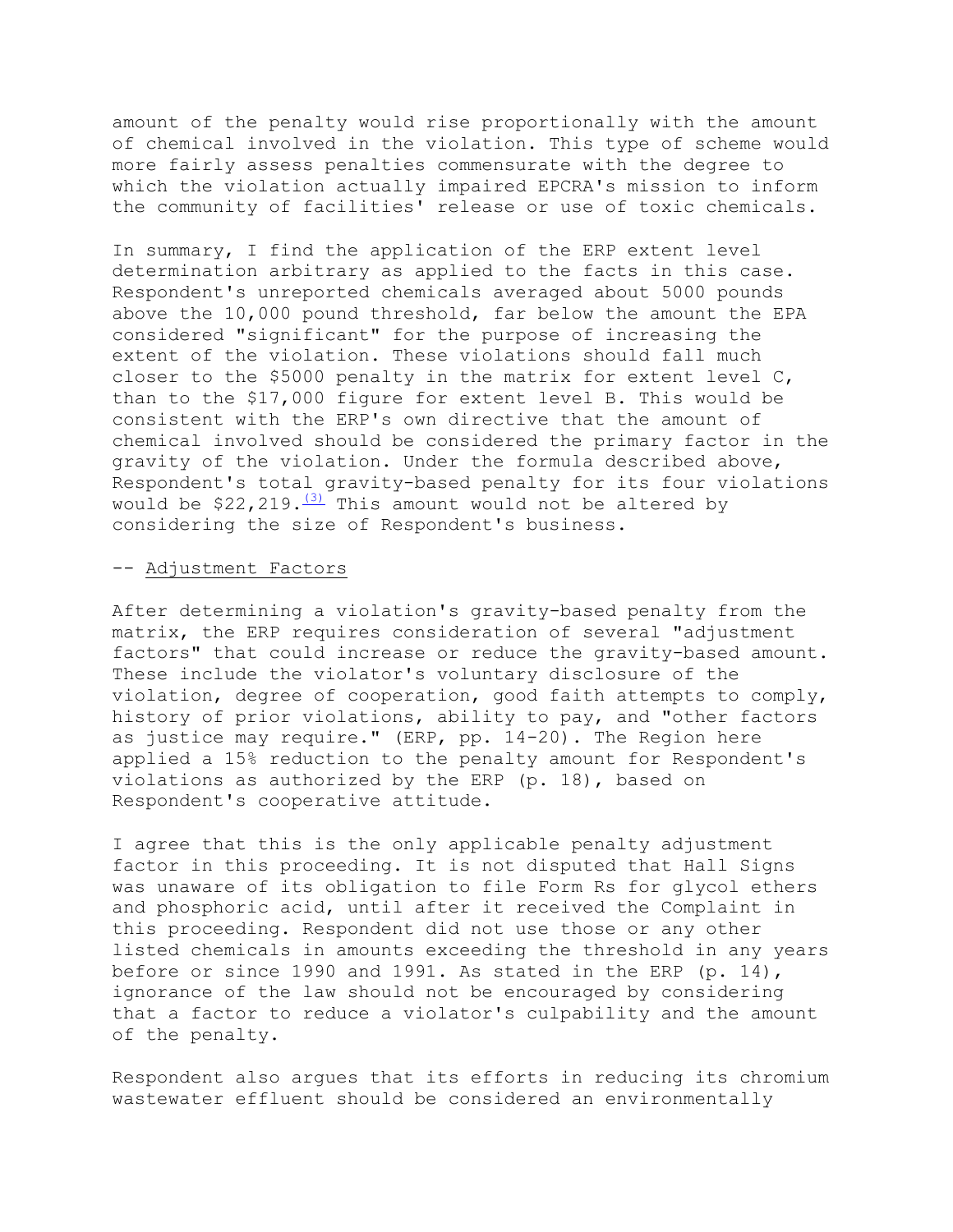"zero excursion year."<sup>(4)</sup> This does not meet the standard articulated in *Spang.* beneficial project that merits a further reduction as another factor as justice may require. However, as Complainant argues, Respondent has not shown that its chromium effluent control system protects the environment beyond what is required in order to meet applicable legal standards under the Clean Water Act and local industrial pretreatment regulations. In order for past environmental projects to be considered under the "justice factor" for a penalty reduction, "the evidence of environmental good deeds must be clear and unequivocal, and the circumstances must be such that a reasonable person would easily agree that not giving some form of credit would be a manifest injustice." *In re Spang & Company*, EPCRA Appeals Nos. 94-3 and 94-4, p. 28 (EAB, October 20, 1995). Here, the submissions indicate only that the new precipitation system is expected to render 1997 a

In addition, Hall Signs' pretreatment processes have no apparent nexus with the EPCRA violations at issue here. Finally, in view of the other reductions in the penalty based on this decision's analysis of the ERP extent level matrix, further reductions are not necessary to achieve justice. (*Spang, supra*, pp. 27-29). Therefore, no reduction in the penalty will be afforded Respondent on the basis of its efforts to improve its pretreatment processes and wastewater discharges.

Further discussion of the ERP's adjustment factor for "other factors as justice may require" (the "justice factor") is warranted, however. (ERP, p. 18). The ERP provides for an additional reduction of up to 25% of the penalty in the "rare" circumstances supporting use of the justice factor. Two of the examples cited under this factor are violations close to the borderline separating minor and significant violations, and close to the borderline separating noncompliance from compliance. Respondent would seem to qualify under either or both of these examples for a penalty reduction. Hall Signs barely exceeded the threshold for extent level B due to the amount of its corporate sales. And its violations, although several thousand pounds above the threshold, were relatively minor compared to the ERP's own distinction of ten times the threshold for more serious violations. Respondent would qualify for a 25% reduction by virtue of the closeness of its violations to these borderlines. This would reduce the penalty a total of 40% (including a 15% reduction for cooperative attitude) from \$68,000, to \$40,800.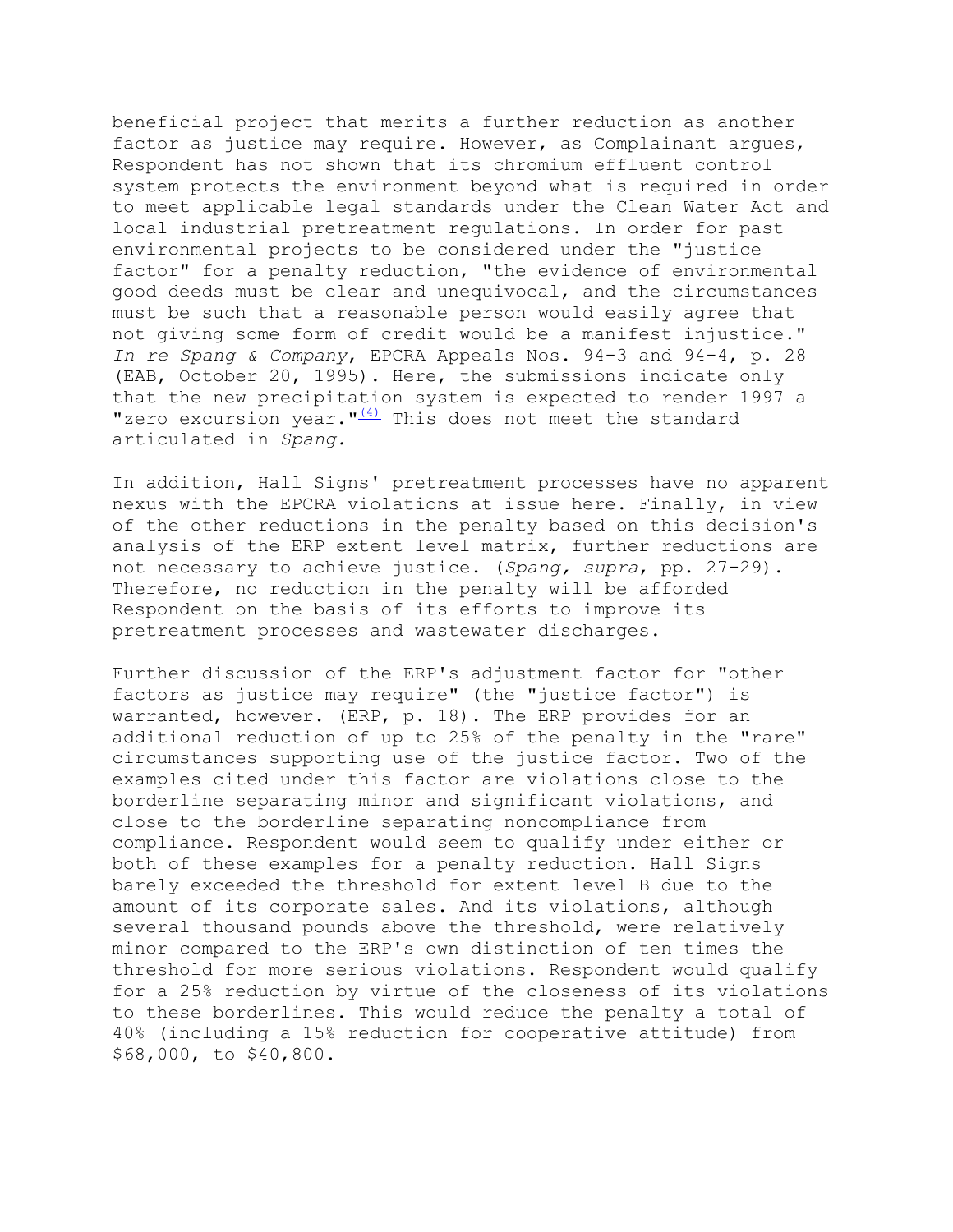Hall Signs argues, however, that this reduction is not sufficient to redress the injustice imposed by application of the ERP's matrix. I agree, for the reasons outlined at length above in this decision. The gravity of Hall Signs' violations, based on the amount of chemical involved, supports a penalty much closer to \$5000 per violation than to \$17,000, or even to \$10,000 under this additional reduction. The ALJ does presumably have discretion to reduce the penalty more than 25% under the justice factor in these circumstances. A 50% reduction (combined with 15% for cooperative attitude) would result in a total penalty of \$23,800, similar to the figure of \$22,219 arrived at by recalculating the gravity of the violations based on the amount of chemicals involved[.](file://w1818tdcay008/share/Projects/rxx00031/dev_internet_aljhomep/web/orders/hall.htm%23N_5_)  $(5)$  However, this would extend the ERP's justice factor far beyond its stated numerical limit. A mathematical formula as the basis for the gravity-based penalty, based on the amount of chemical involved in the violation, can be applied more fairly and objectively than the justice adjustment factor, which depends purely on the reviewer's discretion.

For these reasons, I decline to rely on the adjustment for other factors as justice may require, and instead will use the alternative mathematical formula for assessing a gravity-based penalty based on the amount of chemical involved in the violations. This penalty will not be adjusted based on the size of the Respondent's business. It will be reduced by 15% on the basis of Hall Signs' cooperative attitude, resulting in a total penalty for the four violations of \$18,886. This penalty is within the range of penalties for these violations contemplated by the ERP, and is more appropriate to the violations in this case than the much higher penalty proposed by the Region under the ERP's existing penalty matrix.

### Conclusions of Law

1. The Respondent, Hall Signs, Inc., committed four violations of EPCRA §313(a), 42 U.S.C. §11023(a), by failing to timely file toxic chemical release forms for its use of certain glycol ethers and phosphoric acid for the years 1990 and 1991.

2. Pursuant to EPCRA  $$325(c)(1)$ , an appropriate civil penalty for these four violations is \$18,886.

order<br>1. Respondent, Hall Signs, Inc., is assessed a civil penalty of \$18,886.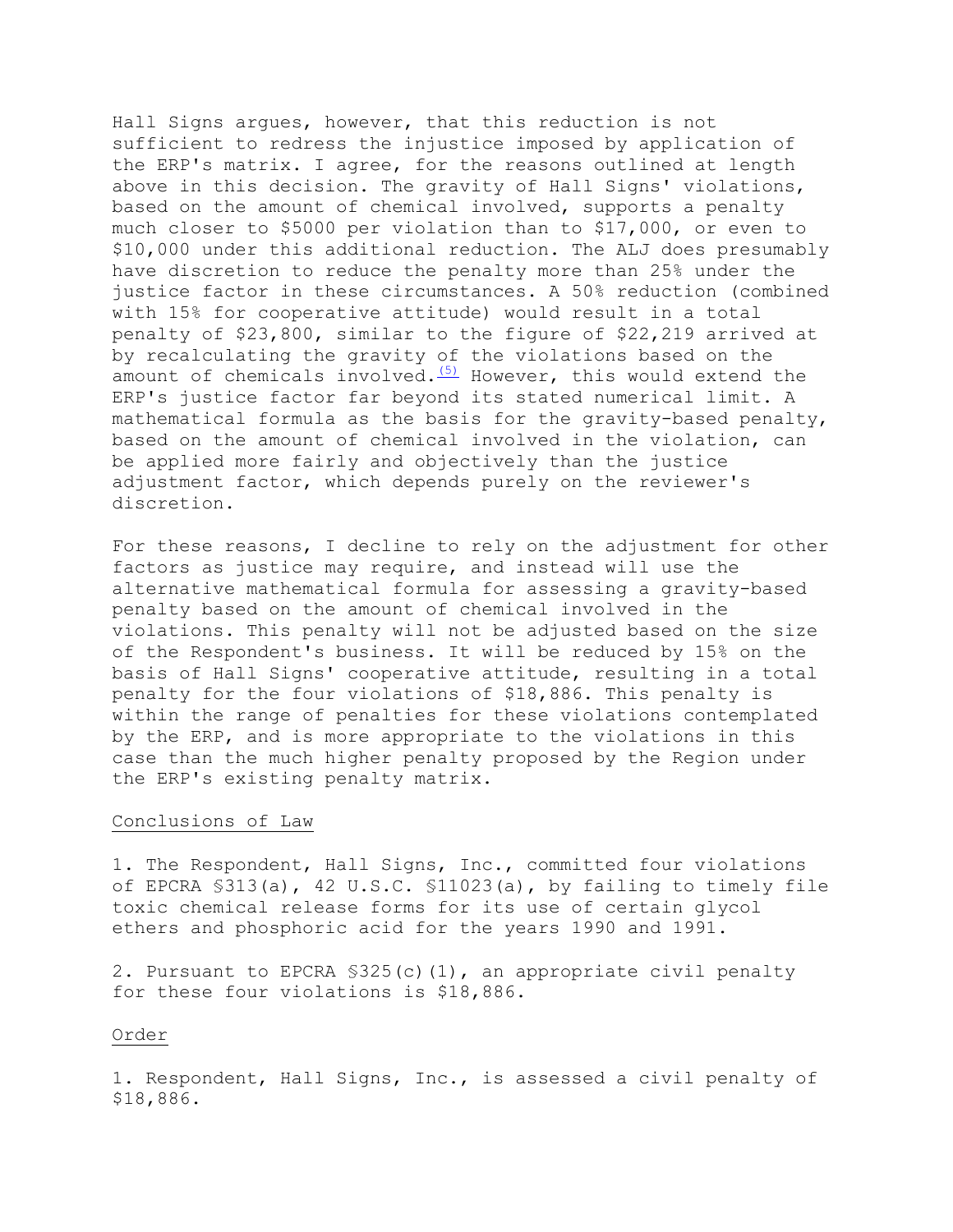2. Payment of the full amount of this civil penalty shall be made within 60 days of service of this order by submitting a certified or cashier's check in the amount of \$18,886, payable to the Treasurer, United States of America, and mailed to:

EPA - Region 5

P.O. Box 70753

Chicago, IL 60673

3. A transmittal letter identifying the subject case and docket number, and Respondent's name and address, must accompany the check. Respondent may be assessed interest on the civil penalty if it fails to pay the penalty within the prescribed period.

#### Appeal Rights

Pursuant to 40 CFR §22.27(c) and §22.30, this Initial Decision shall become the final order of the Agency, unless an appeal is filed with the Environmental Appeals Board within 20 days of service of this order, or the Board elects to review this decision *sua sponte.* 

Andrew S. Pearlstein

Administrative Law Judge

Dated: October 30, 1997

Washington, D.C.

1. See *In re Apex Microtechnology, Inc.*, 1993 EPCRA LEXIS 79, pp. 6-8 (Initial Decision, May 7, 1993); *In re TRA Industries, Inc.*, 1996 EPCRA LEXIS 1, p. 6 (Initial Decision, October 11, 1996).

2. Although *New Waterbury* concerned a penalty assessed under TSCA §16(a)(2)(B), 15 U.S.C. §2615(a)(2)(B), that statute and those penalty factors are actually incorporated by reference into EPCRA §325(b)(2) for the assessment of Class II administrative penalties for violation of EPCRA's emergency notification requirements. See page 4 above. This TSCA, as well as the EPCRA  $$325(b)(1)(C)$  penalty factors both include ability to pay, but neither mentions the size of the respondent's business.